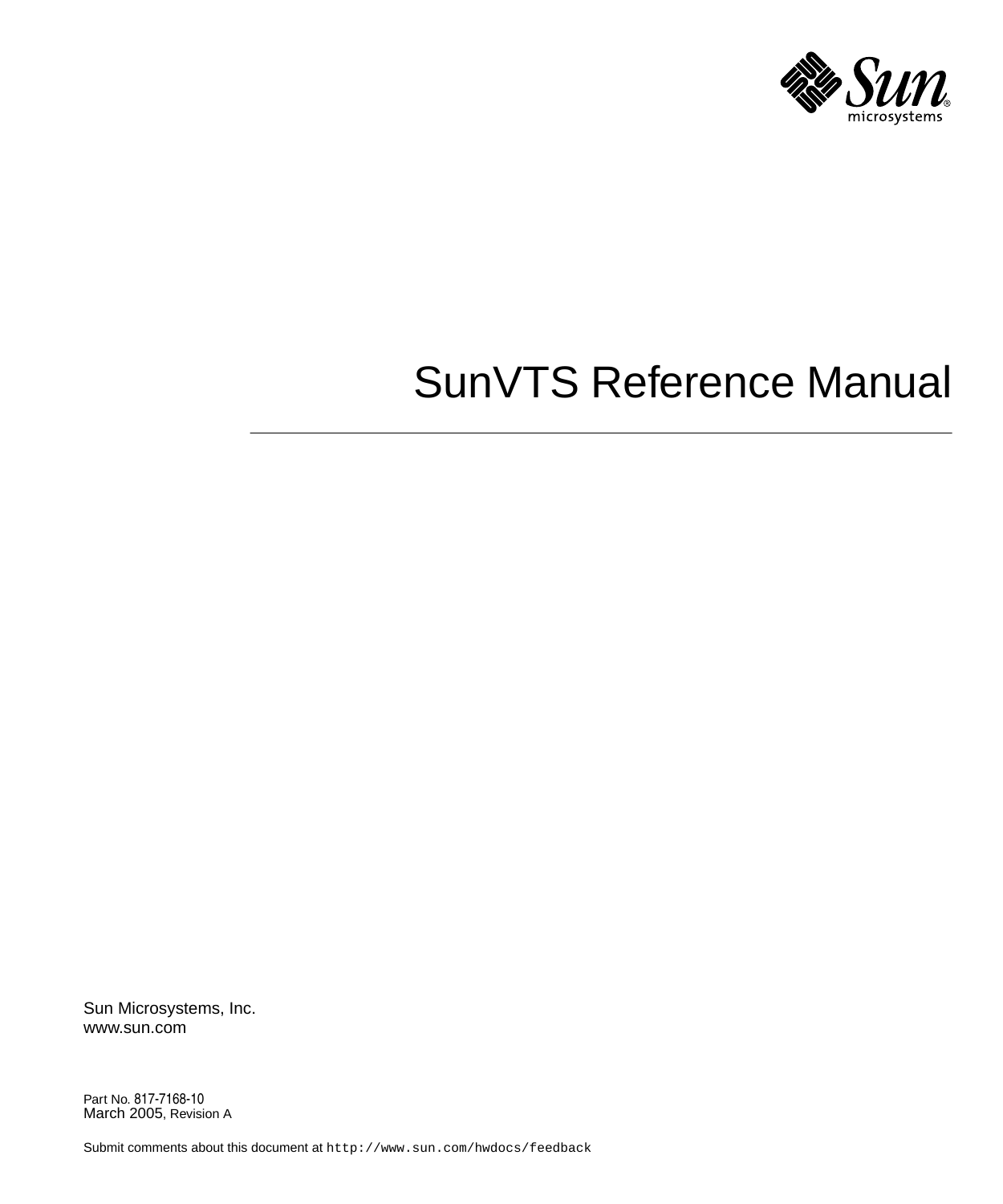Copyright 2005 Sun Microsystems, Inc., 4150 Network Circle, Santa Clara, CA 95054 U.S.A. All rights reserved.

This product or document is protected by copyright and distributed under licenses restricting its use, copying, distribution, and decompilation. No part of this product or document may be reproduced in any form by any means without prior written authorization of Sun and its licensors, if any. Third-party software, including font technology, is copyrighted and licensed from Sun suppliers.

Parts of the product may be derived from Berkeley BSD systems, licensed from the University of California. UNIX is a registered trademark in the U.S. and other countries, exclusively licensed through X/Open Company, Ltd.

Sun, Sun Microsystems, the Sun logo, docs.sun.com, Sun StorEdge, Enterprise Network Array, and Solaris are trademarks, registered trademarks, or service marks of Sun Microsystems, Inc. in the U.S. and other countries. All SPARC trademarks are used under license and are trademarks or registered trademarks of SPARC International, Inc. in the U.S. and other countries. Products bearing SPARC trademarks are based upon an architecture developed by Sun Microsystems, Inc.

The OPEN LOOK and Sun™ Graphical User Interface was developed by Sun Microsystems, Inc. for its users and licensees. Sun acknowledges the pioneering efforts of Xerox in researching and developing the concept of visual or graphical user interfaces for the computer industry. Sun holds a non-exclusive license from Xerox to the Xerox Graphical User Interface, which license also covers Sun's licensees who implement OPEN LOOK GUIs and otherwise comply with Sun's written license agreements.

Federal Acquisitions: Commercial Software—Government Users Subject to Standard License Terms and Conditions.

DOCUMENTATION IS PROVIDED "AS IS" AND ALL EXPRESS OR IMPLIED CONDITIONS, REPRESENTATIONS AND WARRANTIES, INCLUDING ANY IMPLIED WARRANTY OF MERCHANTABILITY, FITNESS FOR A PARTICULAR PURPOSE OR NON-INFRINGEMENT, ARE DISCLAIMED, EXCEPT TO THE EXTENT THAT SUCH DISCLAIMERS ARE HELD TO BE LEGALLY INVALID.

Copyright 2005 Sun Microsystems, Inc., 4150 Network Circle, Santa Clara, CA 95054 Etats-Unis. Tous droits réservés.

Ce produit ou document est protégé par un copyright et distribué avec des licences qui en restreignent l'utilisation, la copie, la distribution, et la décompilation. Aucune partie de ce produit ou document ne peut être reproduite sous aucune forme, par quelque moyen que ce soit, sans l'autorisation préalable et écrite de Sun et de ses bailleurs de licence, s'il y en a. Le logiciel détenu par des tiers, et qui comprend la technologie relative aux polices de caractères, est protégé par un copyright et licencié par des fournisseurs de Sun.

Des parties de ce produit pourront être dérivées des systèmes Berkeley BSD licenciés par l'Université de Californie. UNIX est une marque déposée aux Etats-Unis et dans d'autres pays et licenciée exclusivement par X/Open Company, Ltd. La notice suivante est applicable à Netscape Communicator™: (c) Copyright 1995 Netscape Communications Corporation. Tous droits réservés.

Sun, Sun Microsystems, le logo Sun, docs.sun.com, Sun StorEdge, Enterprise Network Array, et Solaris sont des marques de fabrique ou des marques déposées, ou marques de service, de Sun Microsystems, Inc. aux Etats-Unis et dans d'autres pays. Toutes les marques SPARC sont utilisées sous licence et sont des marques de fabrique ou des marques déposées de SPARC International, Inc. aux Etats-Unis et dans d'autres pays. Les produits portant les marques SPARC sont basés sur une architecture développée par Sun Microsystems, Inc.

L'interface d'utilisation graphique OPEN LOOK et Sun™ a été développée par Sun Microsystems, Inc. pour ses utilisateurs et licenciés. Sun reconnaît les efforts de pionniers de Xerox pour la recherche et le développement du concept des interfaces d'utilisation visuelle ou graphique pour l'industrie de l'informatique. Sun détient une licence non exclusive de Xerox sur l'interface d'utilisation graphique Xerox, cette licence couvrant également les licenciés de Sun qui mettent en place l'interface d'utilisation graphique OPEN LOOK et qui en outre se conforment aux licences écrites de Sun.

LA DOCUMENTATION EST FOURNIE "EN L'ETAT" ET TOUTES AUTRES CONDITIONS, DECLARATIONS ET GARANTIES EXPRESSES OU TACITES SONT FORMELLEMENT EXCLUES, DANS LA MESURE AUTORISEE PAR LA LOI APPLICABLE, Y COMPRIS NOTAMMENT TOUTE GARANTIE IMPLICITE RELATIVE A LA QUALITE MARCHANDE, A L'APTITUDE A UNE UTILISATION PARTICULIERE OU A L'ABSENCE DE CONTREFAÇON.



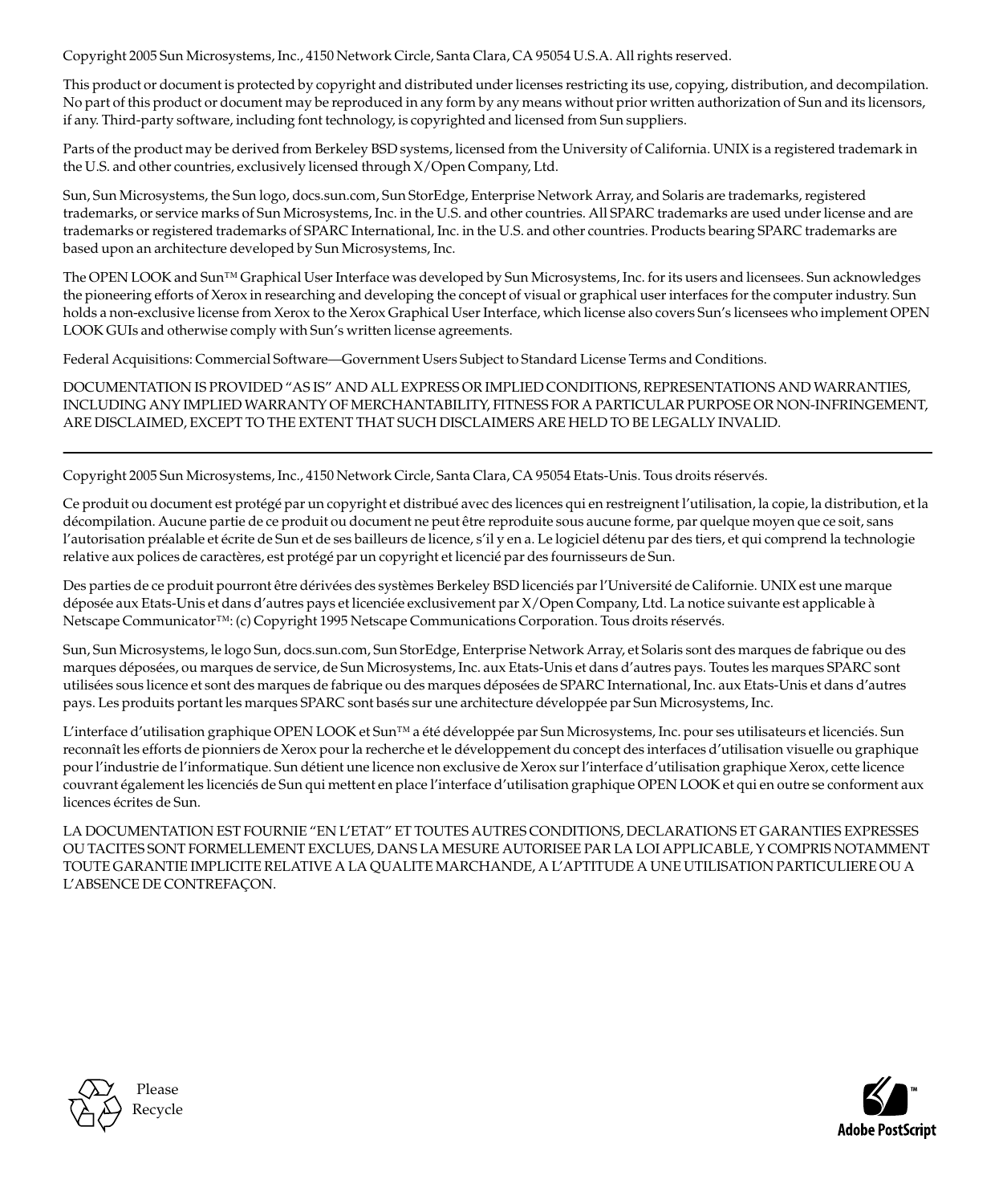#### **Contents**

**SunVTS System Administration Commands (1M)**

sunvts 1M **1** vts\_cmd 1M **3** vtsk 1M **9** vtsprobe 1M **11** vtstty 1M **15** vtsui 1M **17**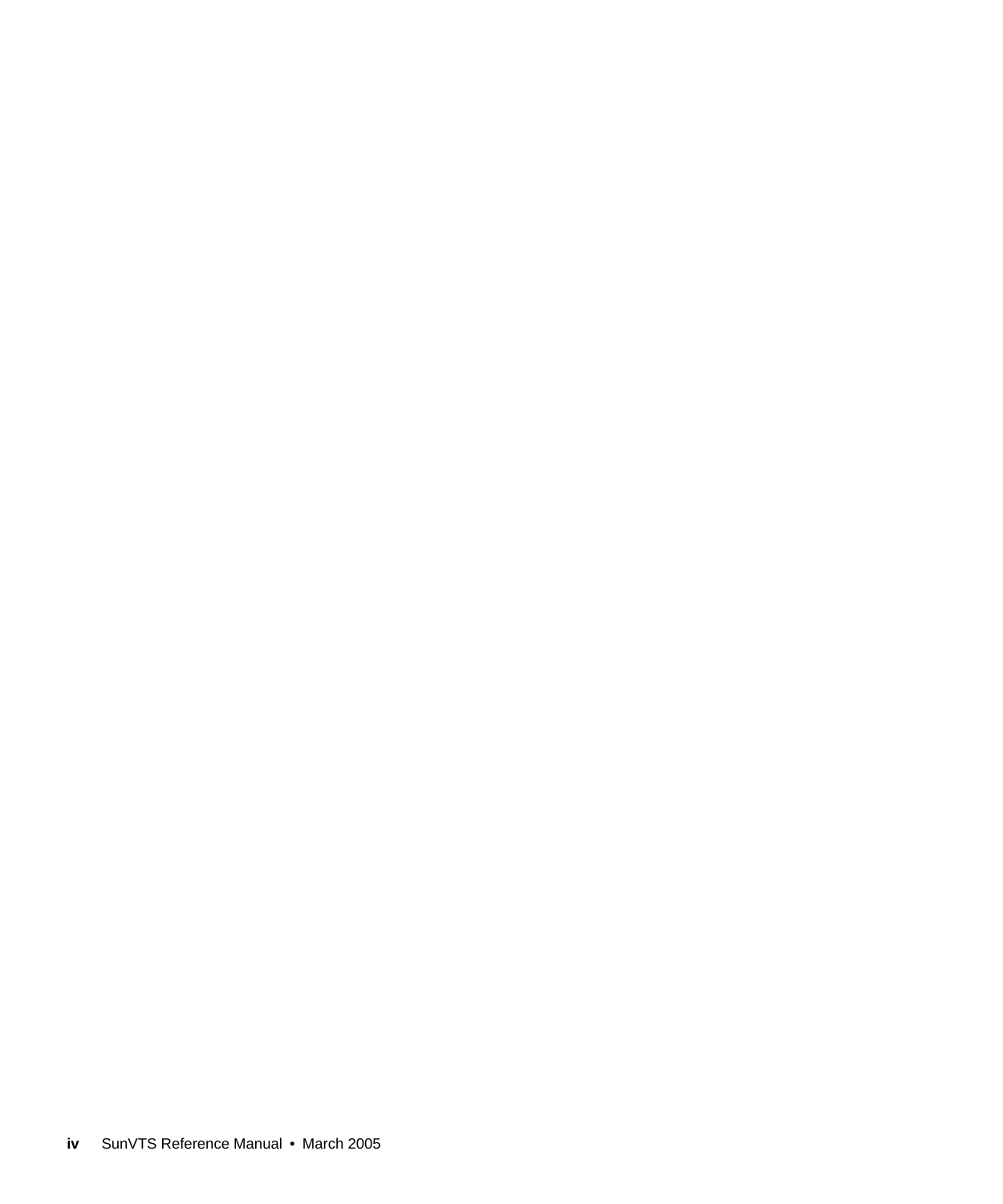### Preface

The *SunVTS Reference Manual* contains reference manual pages (man pages) for SunVTS software provided to Sun hardware customers with the Solaris 10 product.

### How This Book Is Organized

This manual contains the following SunVTS diagnostic software man pages:

- sunvts
- vts\_cmd
- vtsk
- vtsprobe
- vtstty
- vtsui

## Accessing Sun Documentation Online

You can view, print, or purchase a broad selection of Sun documentation, including localized versions, at:

http://www.sun.com/documentation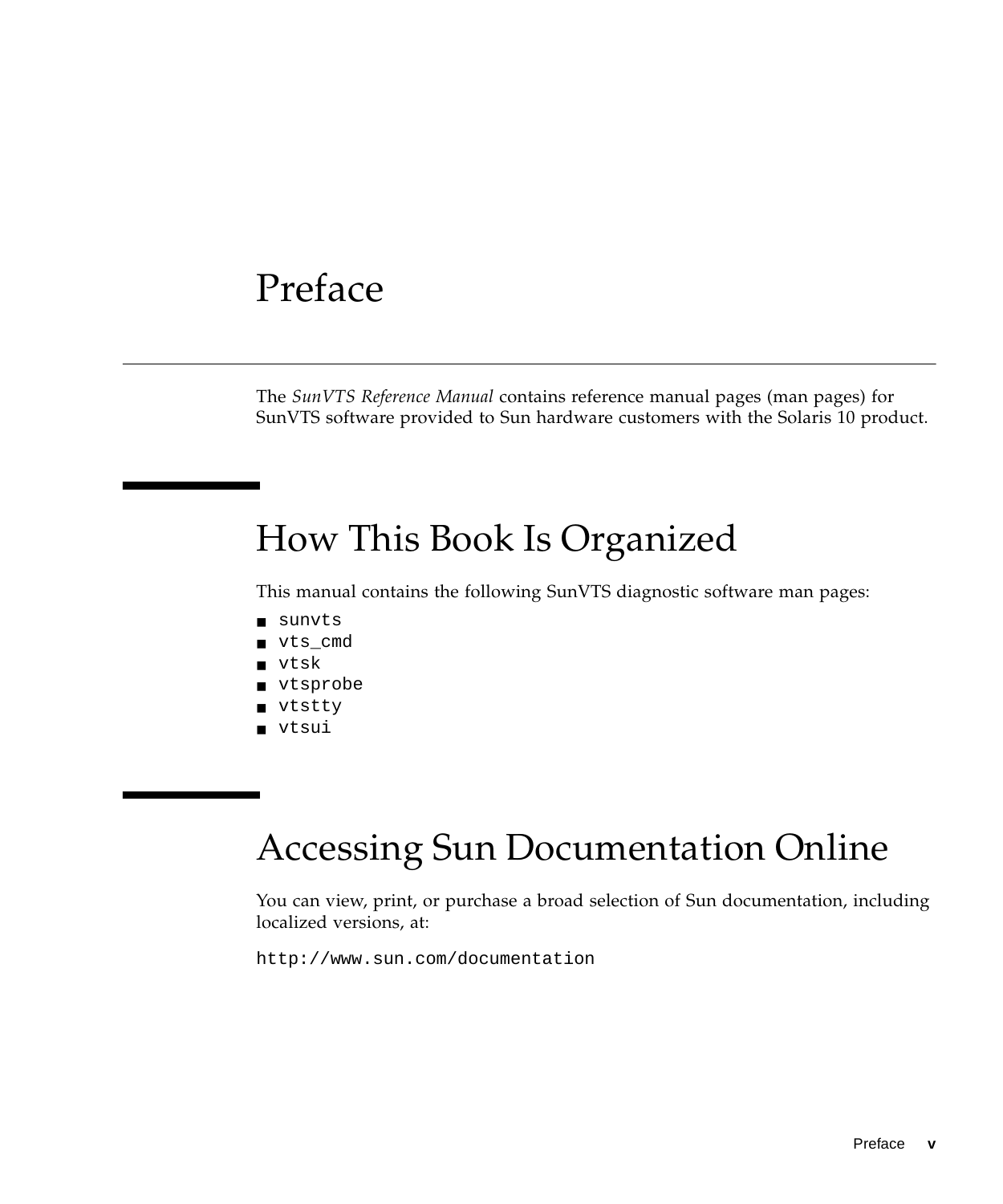## Sun Welcomes Your Comments

Sun is interested in improving its documentation and welcomes your comments and suggestions. You can submit your comments by going to:

http://www.sun.com/hwdocs/feedback

Please include the part number (817-7168-10) and title of your document with your feedback.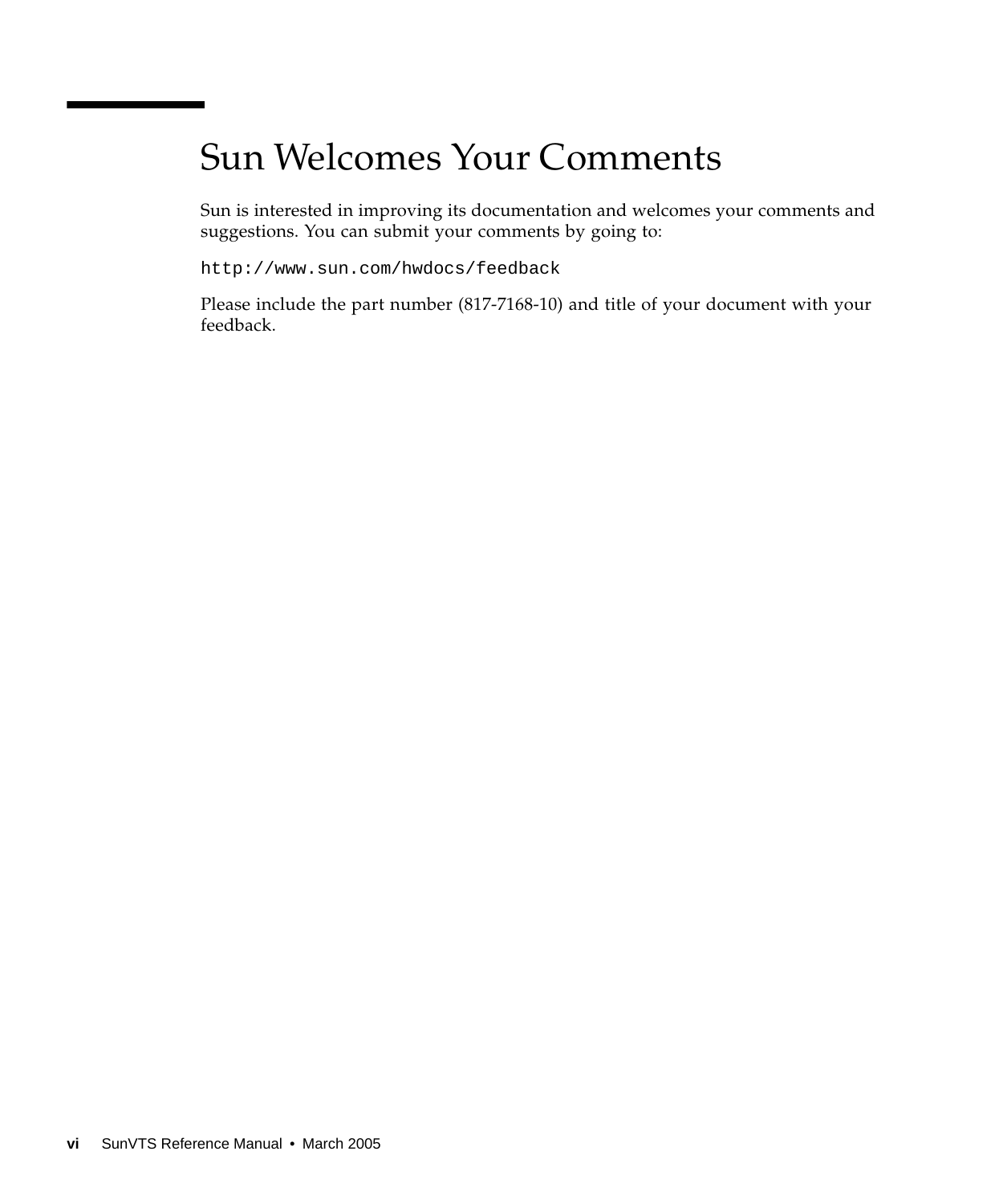| <b>NAME</b>        | sunvts - Invokes the SunVTS kernel and its user interface                                                                                                                                                                                                                                                                                                                                                     |                                                                                                                                                                    |  |
|--------------------|---------------------------------------------------------------------------------------------------------------------------------------------------------------------------------------------------------------------------------------------------------------------------------------------------------------------------------------------------------------------------------------------------------------|--------------------------------------------------------------------------------------------------------------------------------------------------------------------|--|
| <b>SYNOPSIS</b>    | sunvts [-lepqstv] $[-\text{o option}\_file]$ $[-\text{f log}\_dir]$ $[-\text{h}$ hostname]                                                                                                                                                                                                                                                                                                                    |                                                                                                                                                                    |  |
| <b>DESCRIPTION</b> | The sunvts command is used to invoke the SunVTS user interface and kernel on the<br>same system. It could be used to start the user interface on the local system and<br>connect to the SunVTS kernel on the remote system. By default, it displays CDE Motif<br>graphic interface for CDE environment, OpenLook graphic interface for<br>OpenWindows environment, or TTY interface for non-windowing system. |                                                                                                                                                                    |  |
| <b>OPTIONS</b>     | sunvts supports the following options.                                                                                                                                                                                                                                                                                                                                                                        |                                                                                                                                                                    |  |
|                    | -1                                                                                                                                                                                                                                                                                                                                                                                                            | Displays SunVTS OpenLook graphic interface.                                                                                                                        |  |
|                    | $-e$                                                                                                                                                                                                                                                                                                                                                                                                          | Disables the security checking feature.                                                                                                                            |  |
|                    | $-f \log\_dir$                                                                                                                                                                                                                                                                                                                                                                                                | Specifies an alternative log_file directory. The default log_file<br>directory is /var/opt/SUNWvts/logs.                                                           |  |
|                    | -h hostname                                                                                                                                                                                                                                                                                                                                                                                                   | Starts the SunVTS user interface on the local system, which<br>connects to or invokes the SunVTS kernel on the specified<br>host after security checking succeeds. |  |
|                    | -0 option_file                                                                                                                                                                                                                                                                                                                                                                                                | Starts the SunVTS kernel with the test options loaded from<br>the specified option_file, which by default is located in /var/<br>opt/SUNWvts/options.              |  |
|                    | -p                                                                                                                                                                                                                                                                                                                                                                                                            | Starts the SunVTS kernel vtsk(1M) such that it does not<br>probe the test system's devices.                                                                        |  |
|                    | -q                                                                                                                                                                                                                                                                                                                                                                                                            | Automatically quits both the SunVTS kernel and the user<br>interface when testing stops.                                                                           |  |
|                    | $-\mathbf{s}$                                                                                                                                                                                                                                                                                                                                                                                                 | Automatically starts testing from a selected group of tests.<br>The flag must be used with the $-\circ$ option file flag.                                          |  |
|                    | -t                                                                                                                                                                                                                                                                                                                                                                                                            | Starts vtstty(1M), a TTY based interface, instead of CDE or<br>OpenLook interface.                                                                                 |  |
|                    | $-v$                                                                                                                                                                                                                                                                                                                                                                                                          | Displays version information from vtsui(1M) and<br>$v$ tsk $(1M)$ .                                                                                                |  |
| <b>NOTES</b>       | If vtsk(1M) is already running on the test system, the sunvts command ignores<br>the $-e$ , $-o$ , $-f$ , $-q$ , $-p$ , and $-s$ options.                                                                                                                                                                                                                                                                     |                                                                                                                                                                    |  |
| <b>SEE ALSO</b>    |                                                                                                                                                                                                                                                                                                                                                                                                               | $vtsk(1M)$ , $vtstty(1M)$ , $vtsui(1M)$ , $vtsui.ol(1M)$ , $vtsprobe(1M)$                                                                                          |  |
|                    |                                                                                                                                                                                                                                                                                                                                                                                                               |                                                                                                                                                                    |  |
|                    |                                                                                                                                                                                                                                                                                                                                                                                                               |                                                                                                                                                                    |  |
|                    |                                                                                                                                                                                                                                                                                                                                                                                                               |                                                                                                                                                                    |  |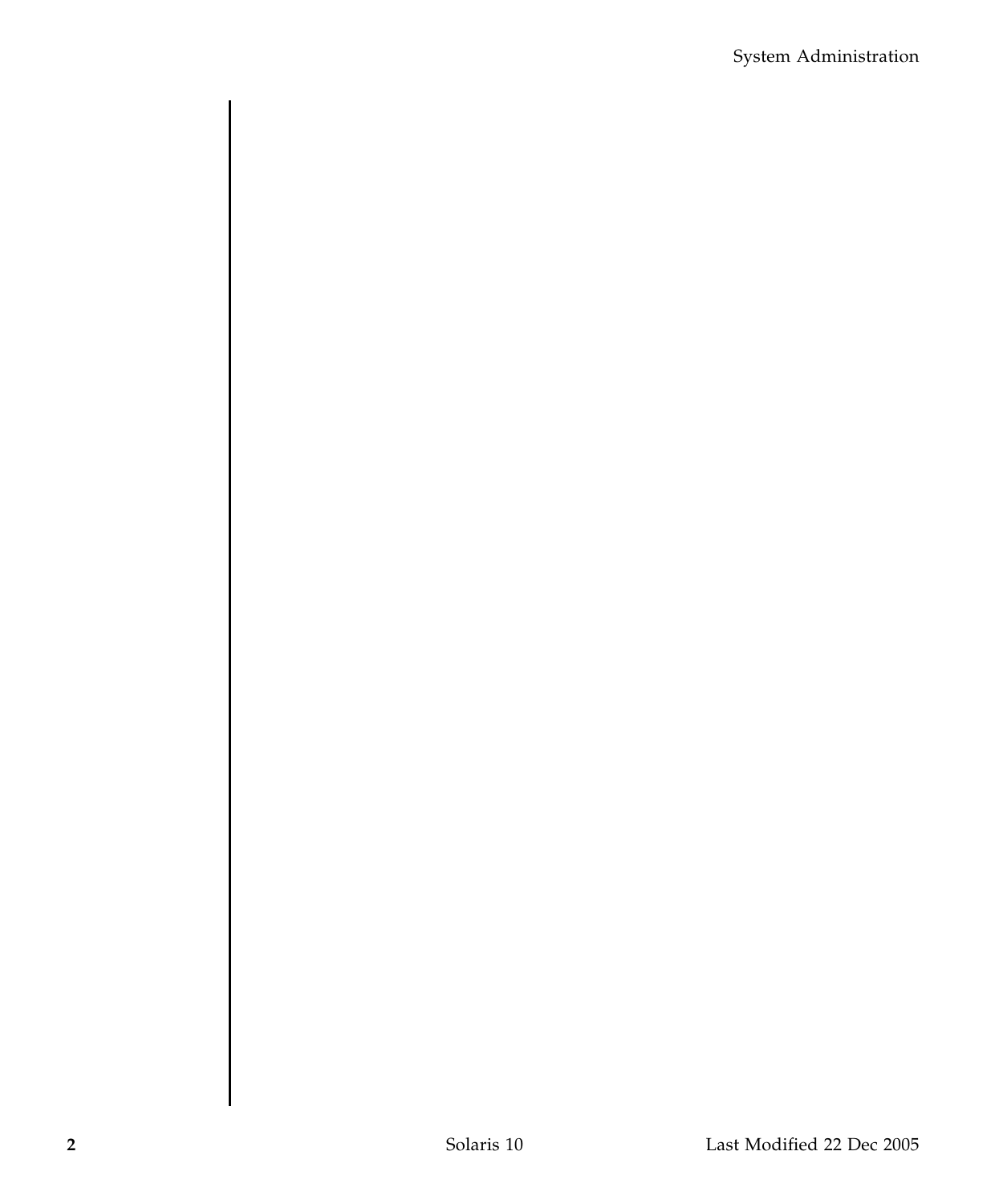| <b>NAME</b>        | vts_cmd - Send a command to the SunVTS kernel (vtsk). |                                                                                                                                                                                                                                                                                                               |
|--------------------|-------------------------------------------------------|---------------------------------------------------------------------------------------------------------------------------------------------------------------------------------------------------------------------------------------------------------------------------------------------------------------|
| <b>SYNOPSIS</b>    | vts_cmd [command   argument ]                         |                                                                                                                                                                                                                                                                                                               |
| <b>DESCRIPTION</b> | to the standard output.                               | vts_cmd is a UNIX shell application that allows you to send a single command to<br>the SunVTS kernel (vtsk). The test machines SunVTS kernel will send the response                                                                                                                                           |
|                    | characters.                                           | The SunVTS application programming interface (API) is character based, which<br>means that a string of characters (in the form of a command) can be sent to the<br>SunVTS kernel, which then returns a reply back in the form of a string of                                                                  |
|                    | command line.                                         | vts_cmd(1M) allows the user to send commands and receive replies from a UNIX                                                                                                                                                                                                                                  |
| <b>OPTIONS</b>     | vts_cmd supports the following options.               |                                                                                                                                                                                                                                                                                                               |
|                    | list testnode                                         | Displays all the testnodes under the specified<br>testnode.                                                                                                                                                                                                                                                   |
|                    | config testnode                                       | Displays the configuration information of the<br>testnode.                                                                                                                                                                                                                                                    |
|                    | 1                                                     | status [ testnode ] $[-r]$ Displays the testing status information of the<br>system. If a testnode is specified, status will<br>display the status information of that testnode. If<br>you use the -r argument, the status information<br>of all of testnodes recursive to the testnode will<br>be displayed. |
|                    | $\lfloor -h \rfloor$ n<br>$s \mid t \mid$             | option [ testnode ] [ -1 Either displays all the options associated with the<br>a ] specified testnode, or sets a specific option in a<br>testnode.                                                                                                                                                           |
|                    |                                                       | To display a testnodes options, type option<br>followed by the testnode and one of the<br>categories:<br>• -h Threshold<br>• -n Notify category<br>• -s Scheduling category<br>• -t Test execution category<br>• - a Advanced category                                                                        |
|                    |                                                       | vts_cmd will print all options, as well as the<br>setting of each option. Use the -1 option to<br>display the options in long form. In long form,<br>the options will be displayed with all their<br>settings.                                                                                                |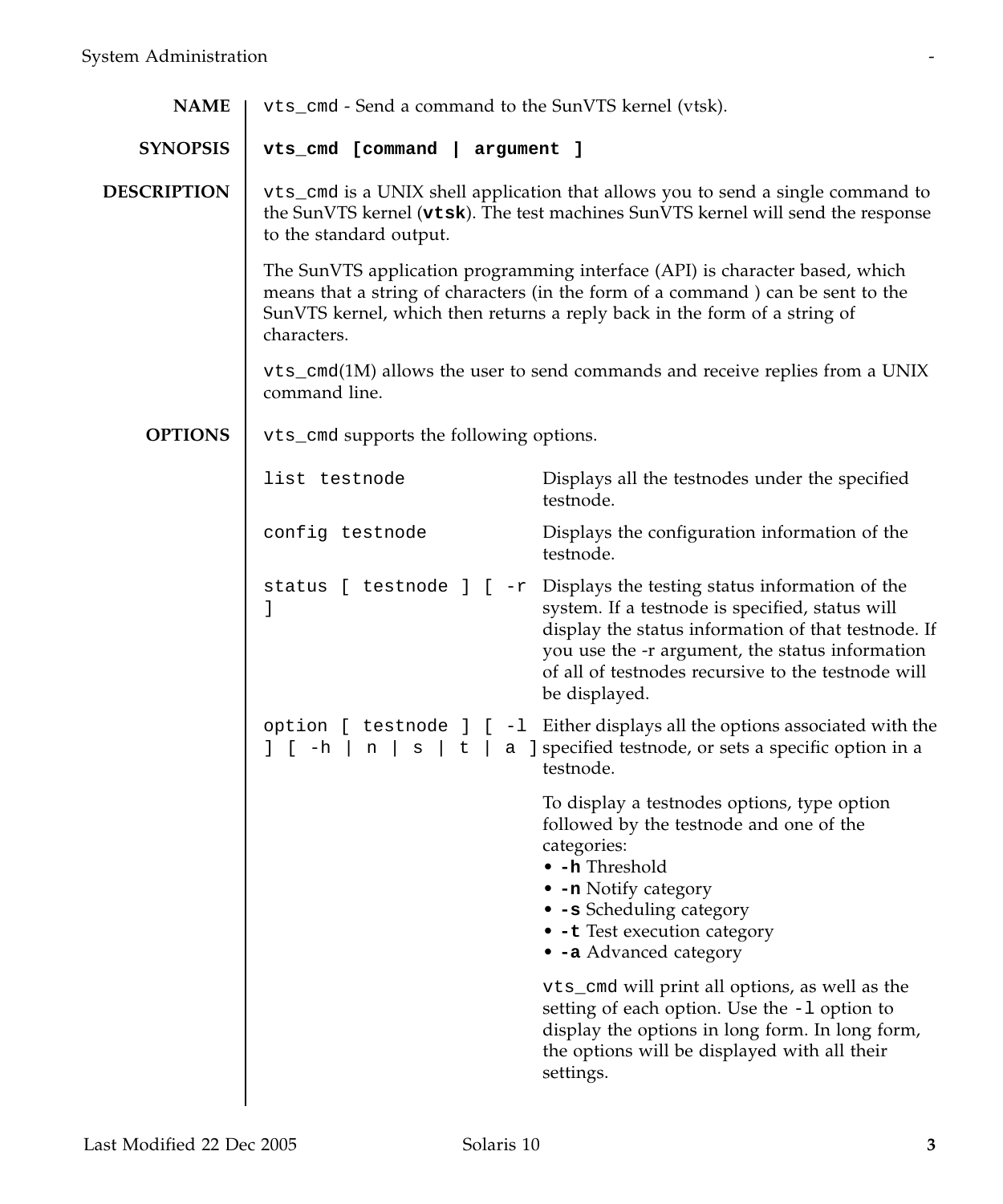| option [ testnode ] [<br>test_option $ $ $[-g   s  ]$<br>$Y \mid z \mid$ | • -g is used to pass all of the current option<br>x settings, for a given instance of a given test, to all<br>of the same instances and tests that are in the<br>same group (will not affect the same tests that are<br>in different groups).<br>• -s is used to pass all of the current option<br>settings for a given instance of a given test, to all<br>of the same instances for all of the same tests on<br>the system (rather than for a group, as with $-g$ ).<br>• -x is used to pass all of the current option<br>settings for a given instance of a given test, to all<br>the instances of that test.<br>• -y is used to pass all of the current option<br>settings for a given instance of a given test, to all<br>the instances of all the same tests in a particular<br>group.<br>• -z is used to pass all of the current option<br>settings for a given instance of a given test, to all<br>the instances of all the same tests in the whole<br>system. |
|--------------------------------------------------------------------------|------------------------------------------------------------------------------------------------------------------------------------------------------------------------------------------------------------------------------------------------------------------------------------------------------------------------------------------------------------------------------------------------------------------------------------------------------------------------------------------------------------------------------------------------------------------------------------------------------------------------------------------------------------------------------------------------------------------------------------------------------------------------------------------------------------------------------------------------------------------------------------------------------------------------------------------------------------------------|
|                                                                          | To set an option, you must state the testnode<br>immediately followed by the option and the new<br>setting. You must use this format when setting an<br>option:                                                                                                                                                                                                                                                                                                                                                                                                                                                                                                                                                                                                                                                                                                                                                                                                        |
|                                                                          | vts_cmd option testnode[option:setting]                                                                                                                                                                                                                                                                                                                                                                                                                                                                                                                                                                                                                                                                                                                                                                                                                                                                                                                                |
|                                                                          | Once the option has been successfully changed,<br>vts_cmd will display the word "DONE".                                                                                                                                                                                                                                                                                                                                                                                                                                                                                                                                                                                                                                                                                                                                                                                                                                                                                |
| select testnode                                                          | Selects a testnode. If a testnode is selected, all the<br>tests associated with the testnode will be enabled<br>and run when testing begins.                                                                                                                                                                                                                                                                                                                                                                                                                                                                                                                                                                                                                                                                                                                                                                                                                           |
|                                                                          | For example, if you select the Graphics testnode,<br>all the tests in Graphics will be enabled for<br>testing. If you select just the "fpu(fputest)"<br>test, then you will only enable this test.                                                                                                                                                                                                                                                                                                                                                                                                                                                                                                                                                                                                                                                                                                                                                                     |
| deselect testnode                                                        | Deselects a testnode. If a testnode is deselected,<br>all the tests associated with the testnode will be<br>disabled and will not be run when testing begins.                                                                                                                                                                                                                                                                                                                                                                                                                                                                                                                                                                                                                                                                                                                                                                                                          |
|                                                                          | For example, if you deselect the OtherDevices<br>testnode, all the tests in the OtherDevices will be<br>disabled. If you select just the "cgsix0(cg6)"<br>test, then you will only enable this test.                                                                                                                                                                                                                                                                                                                                                                                                                                                                                                                                                                                                                                                                                                                                                                   |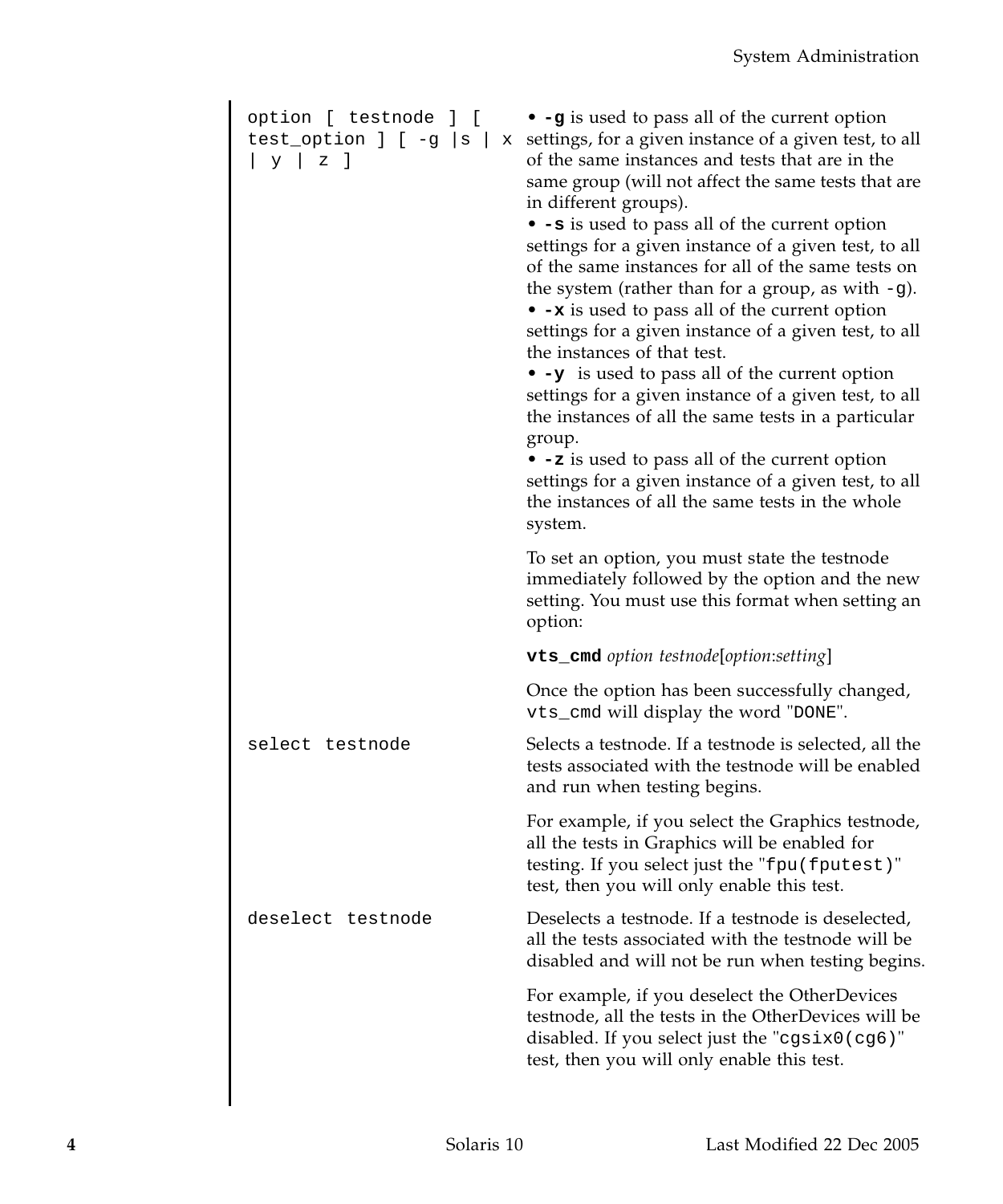| start                  | Starts all enabled (selected) SunVTS tests.                                                                                                                                                                                                                                                                                  |
|------------------------|------------------------------------------------------------------------------------------------------------------------------------------------------------------------------------------------------------------------------------------------------------------------------------------------------------------------------|
| stop                   | Stops all running SunVTS tests.                                                                                                                                                                                                                                                                                              |
| suspend                | Suspends (or pauses) all running SunVTS tests.<br>When you are ready to resume testing, type<br>"resume".                                                                                                                                                                                                                    |
| resume                 | Resumes any suspended tests.                                                                                                                                                                                                                                                                                                 |
| reset                  | Resets all the SunVTS pass and error counts to<br>zero.                                                                                                                                                                                                                                                                      |
| probe                  | Probes all the devices on the test machine and<br>updates the SunVTS kernels device list.                                                                                                                                                                                                                                    |
|                        | If a device is listed in the device list, but it is not<br>found during the probe, it will be removed from<br>the list. Conversely, if a device does not exist in a<br>previous device list and is found during the<br>probe, it will be added to the list.                                                                  |
| load option_file       | Loads an option file. Once loaded, the system<br>and test options will be changed to reflect the<br>settings listed in the option file.                                                                                                                                                                                      |
|                        | Option files are stored in the /var/opt/<br>SUNWvts options directory.                                                                                                                                                                                                                                                       |
| store option_file      | Creates an option file, listing all the system and<br>test options, and save it in the /var/opt/<br>SUNWvts/options directory.                                                                                                                                                                                               |
| quit                   | Terminates the SunVTS kernel (vtsk).                                                                                                                                                                                                                                                                                         |
| invokeds               | Starts the deterministic scheduler.                                                                                                                                                                                                                                                                                          |
| quitds                 | Terminates the deterministic scheduler.                                                                                                                                                                                                                                                                                      |
| loadseq sequence_file  | Loads a sequence file. Once loaded, the<br>deterministic scheduler UI will reflect the tasks in<br>the loaded sequence file.                                                                                                                                                                                                 |
| storeseq sequence_file | Creates sequence_file, listing all the tasks in the<br>directory /var/opt/SUNWvts/sequences.                                                                                                                                                                                                                                 |
| statusseq              | Returns a string containing the status information<br>of the currently running sequence. The string<br>consists of four fields separated by commas (", ").<br>The fields are: current status of SunVTS, current<br>loop count of the sequence, total loop count of<br>the sequence, and currently running tasks<br>position. |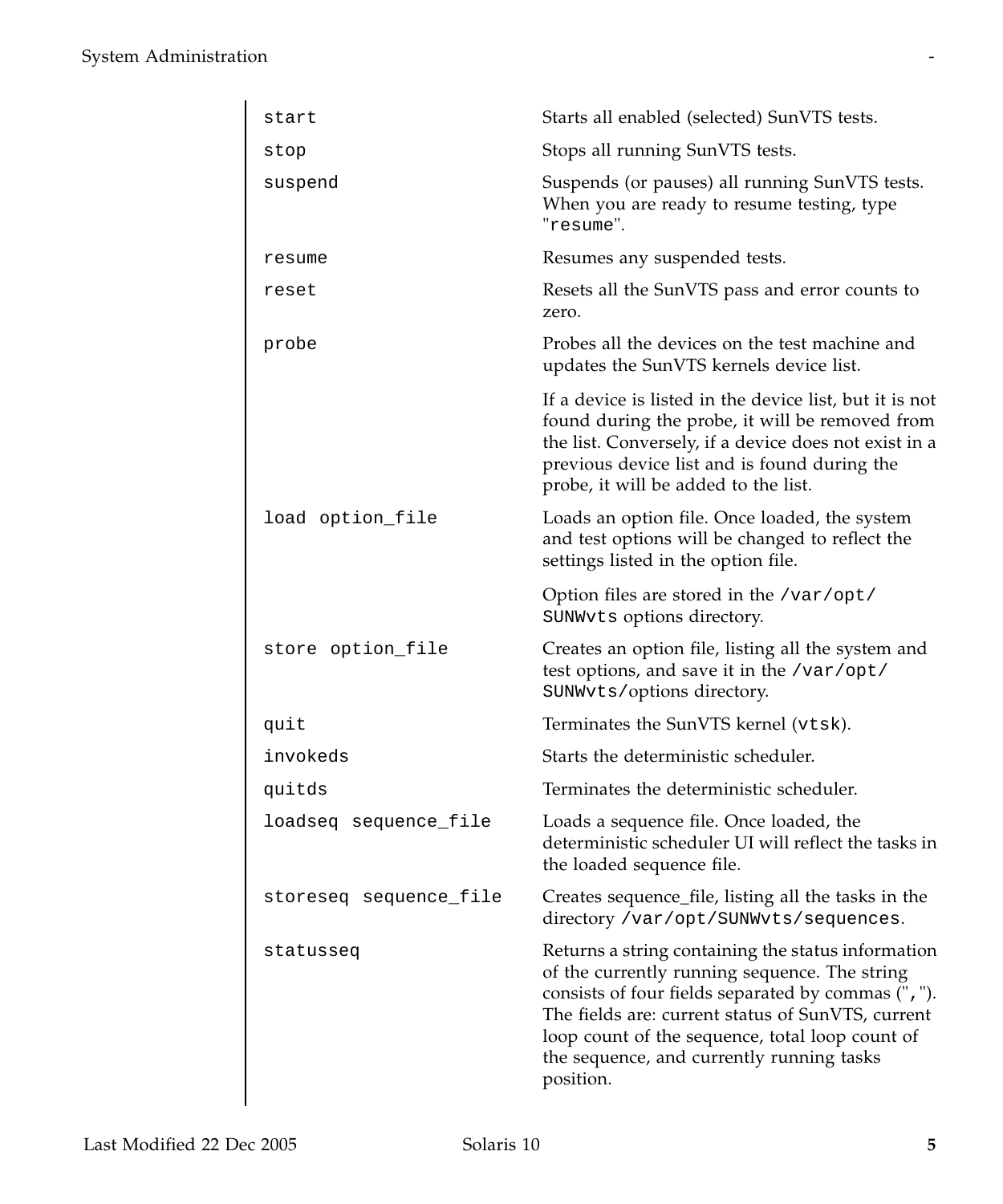|                 | startseq                                                                                        | Starts the execution of the deterministic<br>scheduler.                                                                                                                                                                       |
|-----------------|-------------------------------------------------------------------------------------------------|-------------------------------------------------------------------------------------------------------------------------------------------------------------------------------------------------------------------------------|
|                 | stopseq                                                                                         | Stops the execution of the currently running task<br>in the sequence file. Upon starting again, the<br>execution will start from the tast that was<br>stopped.                                                                |
|                 | resumeseq                                                                                       | Restarts the execution of the sequence file.<br>Execution will start at the point where the<br>sequence was stopped, unless the sequence was<br>reset, in which case it would start at the<br>beginning of the sequence file. |
|                 | resetseq                                                                                        | Sets the starting point of the execution to the start<br>of the sequence file. Will also reset the passes and<br>error count.                                                                                                 |
|                 | suspendseq                                                                                      | Suspends the execution of the currently running<br>task in the sequence file.                                                                                                                                                 |
|                 | removeseq sequence_file                                                                         | Removes sequence_file from the list of sequence<br>files in the directory /var/opt/SUNWvts/<br>sequences.                                                                                                                     |
|                 | listtask                                                                                        | Lists the tasks that are present in the currently<br>loaded sequence file.                                                                                                                                                    |
|                 | addtask task_name [i]                                                                           | Adds task_name at the ith position in the<br>sequence file. If no index is passed then the task<br>would be added to the end of the list.                                                                                     |
|                 | deletetask [i]                                                                                  | Removes the task at the specified index from the<br>selected sequence.                                                                                                                                                        |
|                 | loadtask task_name                                                                              | Loads a task file. Once loaded, the system and<br>test options will be changed to reflect the settings<br>listed in the task file.                                                                                            |
|                 | setloopcount count                                                                              | Sets the number of loops to run in the current<br>sequence to count.                                                                                                                                                          |
|                 | getvtsmode                                                                                      | Gets the current mode of SunVTS kernel.                                                                                                                                                                                       |
| <b>EXAMPLES</b> | <b>EXAMPLE 1</b><br>use the config command:                                                     | To list out the configuration information of the test machine, you would                                                                                                                                                      |
|                 | sample% vts_cmd config /<br>/[Hostname:sample,Model:SPARCstation-10,SunVTS<br>version:1.0]:idle |                                                                                                                                                                                                                               |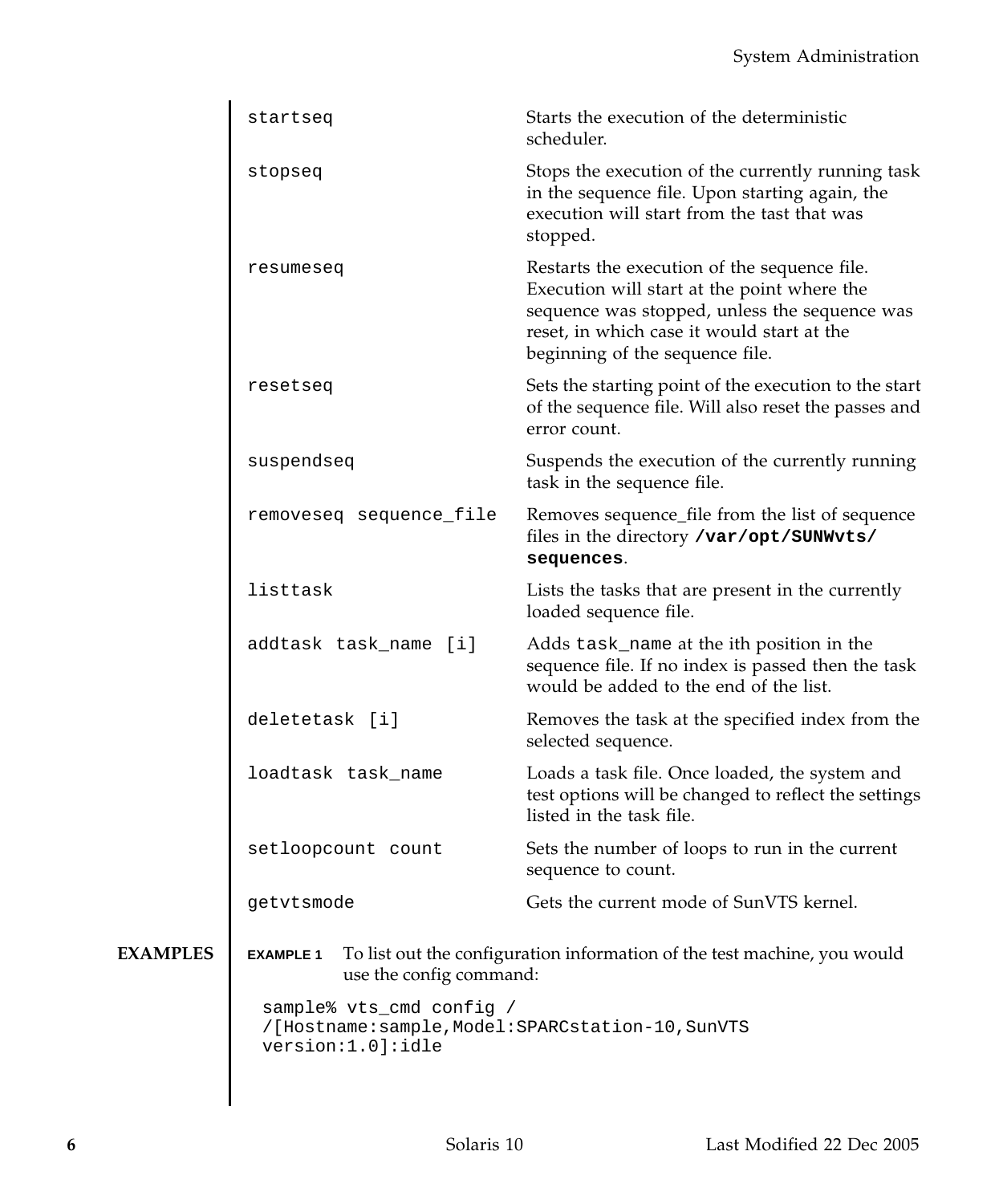**EXAMPLE 2** To load an option file, you would use the load command: **EXAMPLE 3** To print all the system options in the Comm.Ports testnode, you would use the option command and pipe the output to your local printer: **NOTES VTS\_CMD\_HOST=***hostname* – The hostname of the test machine running the SunVTS kernel (vtsk). If this environment variable is not set, vts\_cmd will attempt to send the commands to the local machines SunVTS kernel. **SEE ALSO** | SunVTS User's Guide sample% ls /var/adm/sunvtslog/options CPU\_options sample options sbus\_standard sample% vts\_cmd load sbus\_standard DONE sample% vts\_cmd option Comm.Ports -l ú lp request id is printer-213 (standard input)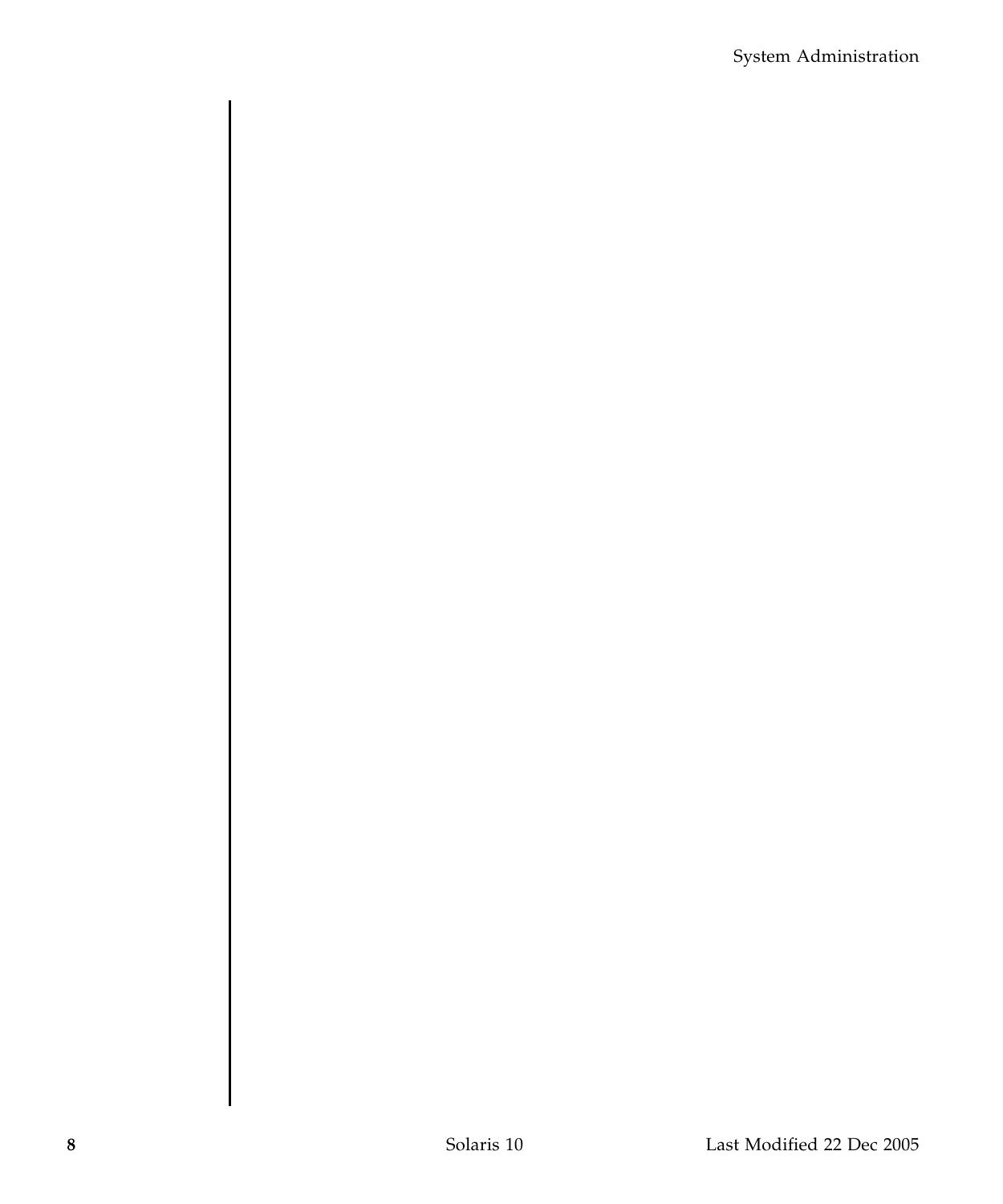| <b>NAME</b>        | vtsk - SunVTS diagnostic kernel                                                                                                                                                           |                       |                                                                                                                                                                                                                                                                                                                                                                                                   |
|--------------------|-------------------------------------------------------------------------------------------------------------------------------------------------------------------------------------------|-----------------------|---------------------------------------------------------------------------------------------------------------------------------------------------------------------------------------------------------------------------------------------------------------------------------------------------------------------------------------------------------------------------------------------------|
| <b>SYNOPSIS</b>    | vtsk [ epqsv ] [ -o options_file ] [ -f logfile_directory ]                                                                                                                               |                       |                                                                                                                                                                                                                                                                                                                                                                                                   |
| AVAILABILITY       | SUNWvts                                                                                                                                                                                   |                       |                                                                                                                                                                                                                                                                                                                                                                                                   |
| <b>DESCRIPTION</b> | The vtsk command starts up the SunVTS diagnostic kernel as a background<br>process. There can only be one copy of vtsk running at a time. Only the superuser<br>can execute this command. |                       |                                                                                                                                                                                                                                                                                                                                                                                                   |
|                    |                                                                                                                                                                                           |                       | Normally, $v$ tsk is automatically started up by the sun $v$ ts( $1M$ ) command if it is<br>not already running. vtsk will also be invoked by inetd(1M) when there is a<br>connection request from vtsui or vtsui.ol. In that case, the security file,<br>. sunvts_sec, will be checked for the permission before running vtsk on the<br>target host specified by $vtsui(1M)$ or $vtsui.ol(1M)$ . |
| <b>OPTIONS</b>     | vtsk supports the following options.                                                                                                                                                      |                       |                                                                                                                                                                                                                                                                                                                                                                                                   |
|                    | $-e$                                                                                                                                                                                      |                       | Enables the security checking for all connection requests.                                                                                                                                                                                                                                                                                                                                        |
|                    | -p                                                                                                                                                                                        | configuration.        | Starts SunVTS diagnostic kernel, but does not probe system                                                                                                                                                                                                                                                                                                                                        |
|                    | -q                                                                                                                                                                                        |                       | Quits both the SunVTS diagnostic kernel and the attached User<br>Interfaces when the testing is completed.                                                                                                                                                                                                                                                                                        |
|                    | $-\mathbf{s}$                                                                                                                                                                             |                       | Runs enabled tests immediately after started.                                                                                                                                                                                                                                                                                                                                                     |
|                    | $-\mathbf{v}$                                                                                                                                                                             |                       | Display SunVTS diagnostic kernels version information only.                                                                                                                                                                                                                                                                                                                                       |
|                    | -0 options_file                                                                                                                                                                           |                       | Starts the SunVTS diagnostic kernel and sets the test options<br>according to the option file named options_file.                                                                                                                                                                                                                                                                                 |
|                    |                                                                                                                                                                                           |                       | -f logfile_directory Specifies an alternative logfile directory, other than the default.                                                                                                                                                                                                                                                                                                          |
| <b>EXIT STATUS</b> | The following exit values are returned:                                                                                                                                                   |                       |                                                                                                                                                                                                                                                                                                                                                                                                   |
|                    | 0                                                                                                                                                                                         | Successful Completion |                                                                                                                                                                                                                                                                                                                                                                                                   |
|                    | -1                                                                                                                                                                                        | An error occurred.    |                                                                                                                                                                                                                                                                                                                                                                                                   |
| <b>NOTES</b>       | The vcadiag utility uses the following file:                                                                                                                                              |                       |                                                                                                                                                                                                                                                                                                                                                                                                   |
|                    | var/opt/SUNWvts/options                                                                                                                                                                   |                       | default option file directory.                                                                                                                                                                                                                                                                                                                                                                    |
|                    | /var/opt/SUNWvts/logs                                                                                                                                                                     |                       | default log file directory.                                                                                                                                                                                                                                                                                                                                                                       |
| <b>SEE ALSO</b>    |                                                                                                                                                                                           |                       | $suncts(1M)$ , vtsui(1M), vtsui.ol(1M), vtstty(1M), vtsprobe(1M)                                                                                                                                                                                                                                                                                                                                  |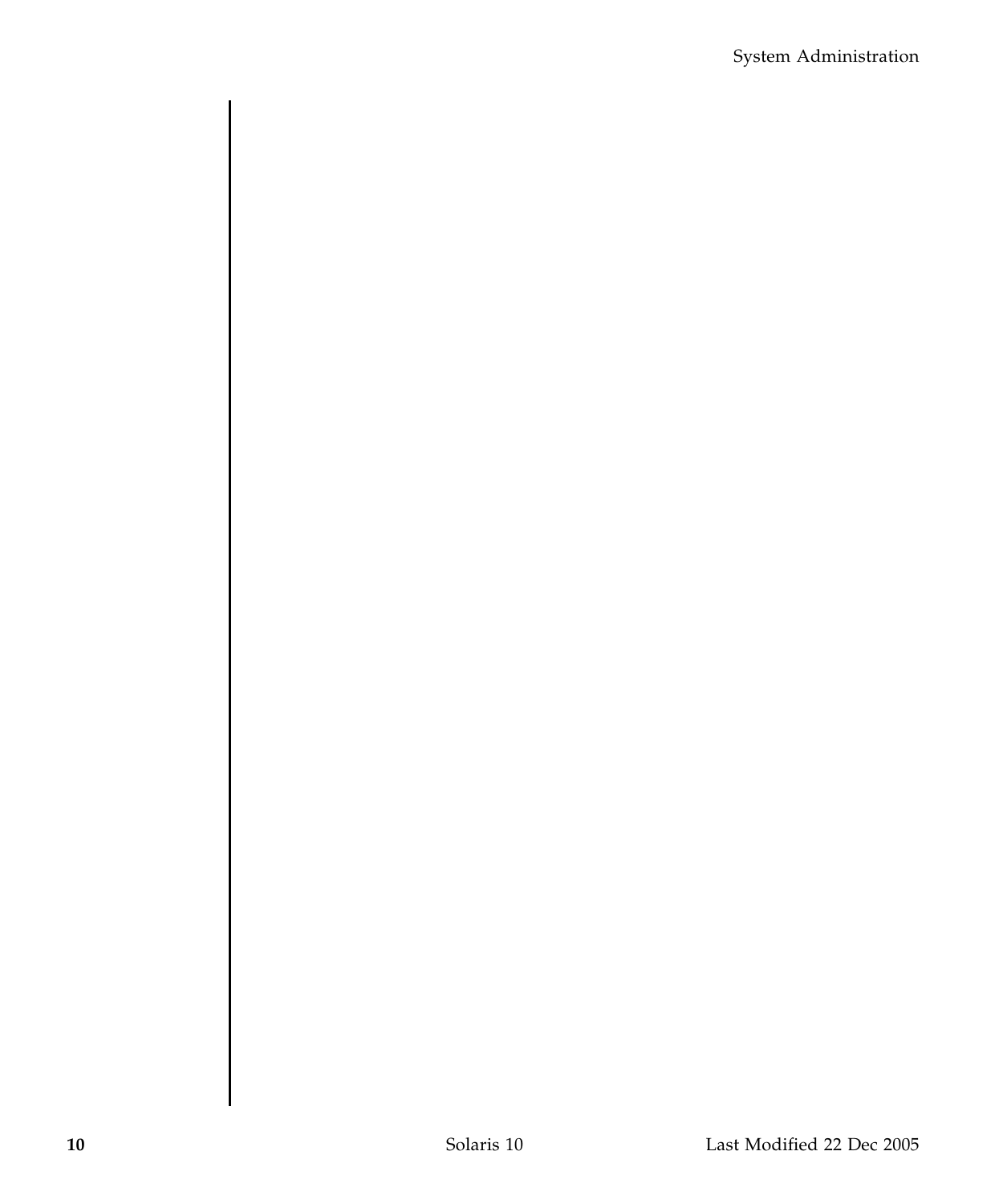| <b>NAME</b>        | vtsprobe - prints the device probe information from the SunVTS kernel.                                                                                                                                                                                                                                                                             |                                                                                                                                               |  |
|--------------------|----------------------------------------------------------------------------------------------------------------------------------------------------------------------------------------------------------------------------------------------------------------------------------------------------------------------------------------------------|-----------------------------------------------------------------------------------------------------------------------------------------------|--|
| <b>SYNOPSIS</b>    | vtsprobe [ m ] [ h hostname ]                                                                                                                                                                                                                                                                                                                      |                                                                                                                                               |  |
| AVAILABILITY       | SUNWvts                                                                                                                                                                                                                                                                                                                                            |                                                                                                                                               |  |
| <b>DESCRIPTION</b> | vtsprobe is a utility that displays the device and configuration information<br>contained in the SunVTS kernel. The output includes the SunVTS assigned group<br>for the device, the device name, the device instance, the testname attached to this<br>device, and the configuration information obtained from the device-specific test<br>probe. |                                                                                                                                               |  |
| <b>OPTIONS</b>     | vtsprobe supports the following options.                                                                                                                                                                                                                                                                                                           |                                                                                                                                               |  |
|                    | -m                                                                                                                                                                                                                                                                                                                                                 | Specifies manufacturing mode, which displays the probe<br>information in a format that is easy to read using script files.                    |  |
|                    | -h hostname                                                                                                                                                                                                                                                                                                                                        | Specifies the hostname to connect to and get the device and<br>configuration information. If not specified, the current host will be<br>used. |  |
| <b>EXAMPLES</b>    | <b>EXAMPLE 1</b>                                                                                                                                                                                                                                                                                                                                   | Running vtsprobe on a sun4m SPARC classic produces the following<br>output:                                                                   |  |
|                    | % vtsprobe                                                                                                                                                                                                                                                                                                                                         |                                                                                                                                               |  |
|                    | Processor(s)                                                                                                                                                                                                                                                                                                                                       |                                                                                                                                               |  |
|                    | system(systest)                                                                                                                                                                                                                                                                                                                                    |                                                                                                                                               |  |
|                    |                                                                                                                                                                                                                                                                                                                                                    | System Configuration=sun4m SPARCclassic                                                                                                       |  |
|                    |                                                                                                                                                                                                                                                                                                                                                    | System clock frequency=50 MHz                                                                                                                 |  |
|                    | SBUS clock frequency=25 MHz                                                                                                                                                                                                                                                                                                                        |                                                                                                                                               |  |
|                    | fpu(fputest)                                                                                                                                                                                                                                                                                                                                       |                                                                                                                                               |  |
|                    |                                                                                                                                                                                                                                                                                                                                                    | Architecture=sparc                                                                                                                            |  |
|                    |                                                                                                                                                                                                                                                                                                                                                    | Type=TI TMS390S10 or TMS390S15 microSPARC chip                                                                                                |  |
|                    | Memory                                                                                                                                                                                                                                                                                                                                             |                                                                                                                                               |  |
|                    | kmem (vmem)                                                                                                                                                                                                                                                                                                                                        |                                                                                                                                               |  |
|                    |                                                                                                                                                                                                                                                                                                                                                    | Total: 143120KB                                                                                                                               |  |
|                    | mem (pmem)                                                                                                                                                                                                                                                                                                                                         | Physical Memory size=24 Mb                                                                                                                    |  |
|                    |                                                                                                                                                                                                                                                                                                                                                    |                                                                                                                                               |  |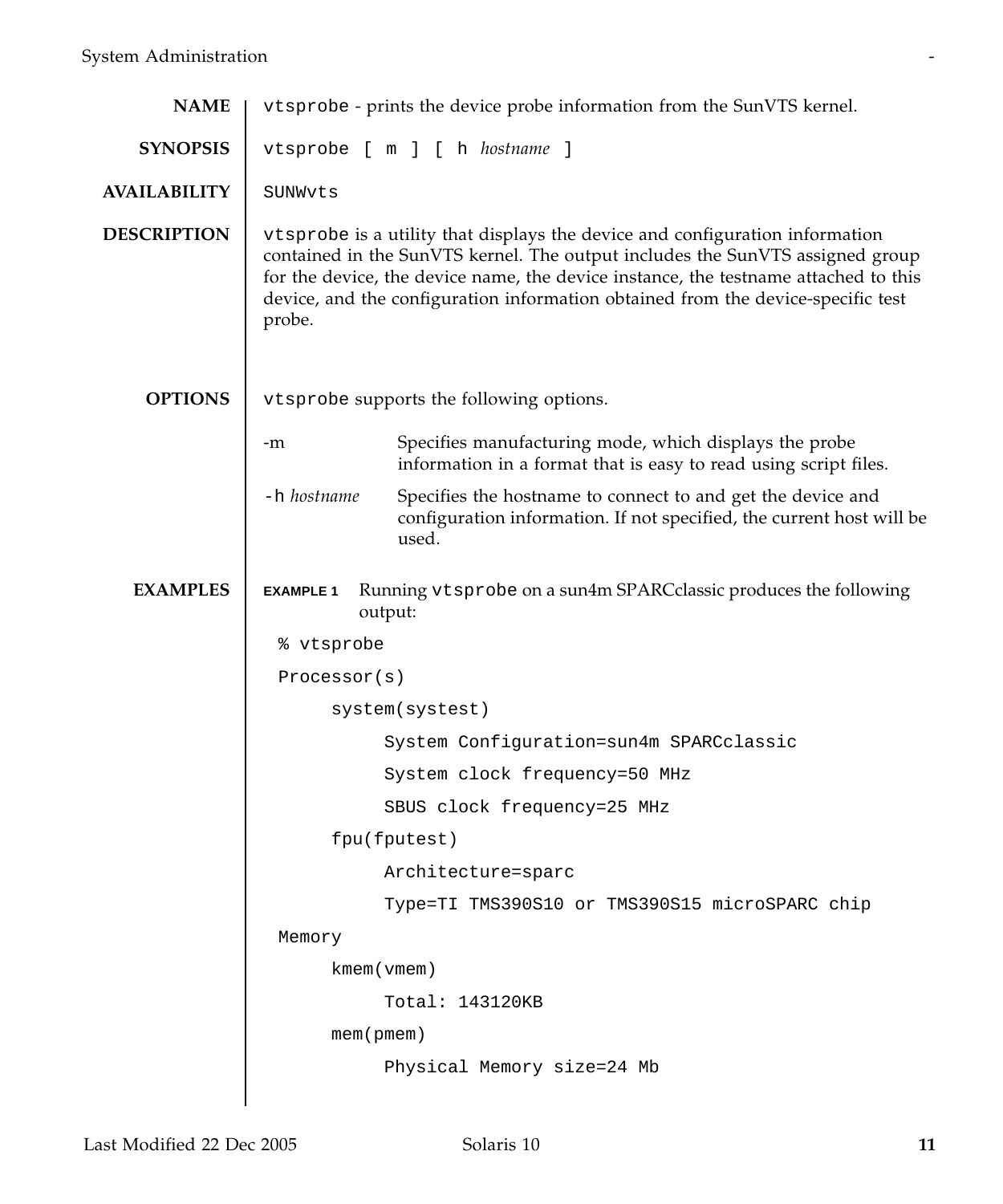```
SCSI-Devices(esp0)
      c0t2d0(rawtest)
           Capacity: 638.35MB
           Controller: esp0
           Vendor: MICROP
           SUN Id: 1588-15MBSUN0669
           Firmware Rev: SN0C
           Serial Number: 1588-15MB103
      c0t2d0(fstest)
           Controller: esp0
      c0t3d0(rawtest)
           Capacity: 404.65MB
           Controller: esp0
           Vendor: SEAGATE
           SUN Id: ST1480 SUN0424
           Firmware Rev: 8628
           Serial Number: 00836508
      c0t3d0(fstest)
           Capacity: 404.65MB
           Controller: esp0
           Vendor: SEAGATE
           SUN Id: ST1480 SUN0424
           Firmware Rev: 8628
           Serial Number: 00836508
      c0t3d0(fstest)
           Controller: esp0
      c0t6d0(cdtest)
           Controller: esp0
      tape1(tapetest)
           Drive Type: Exabyte EXB-8500 8mm Helical Scan
```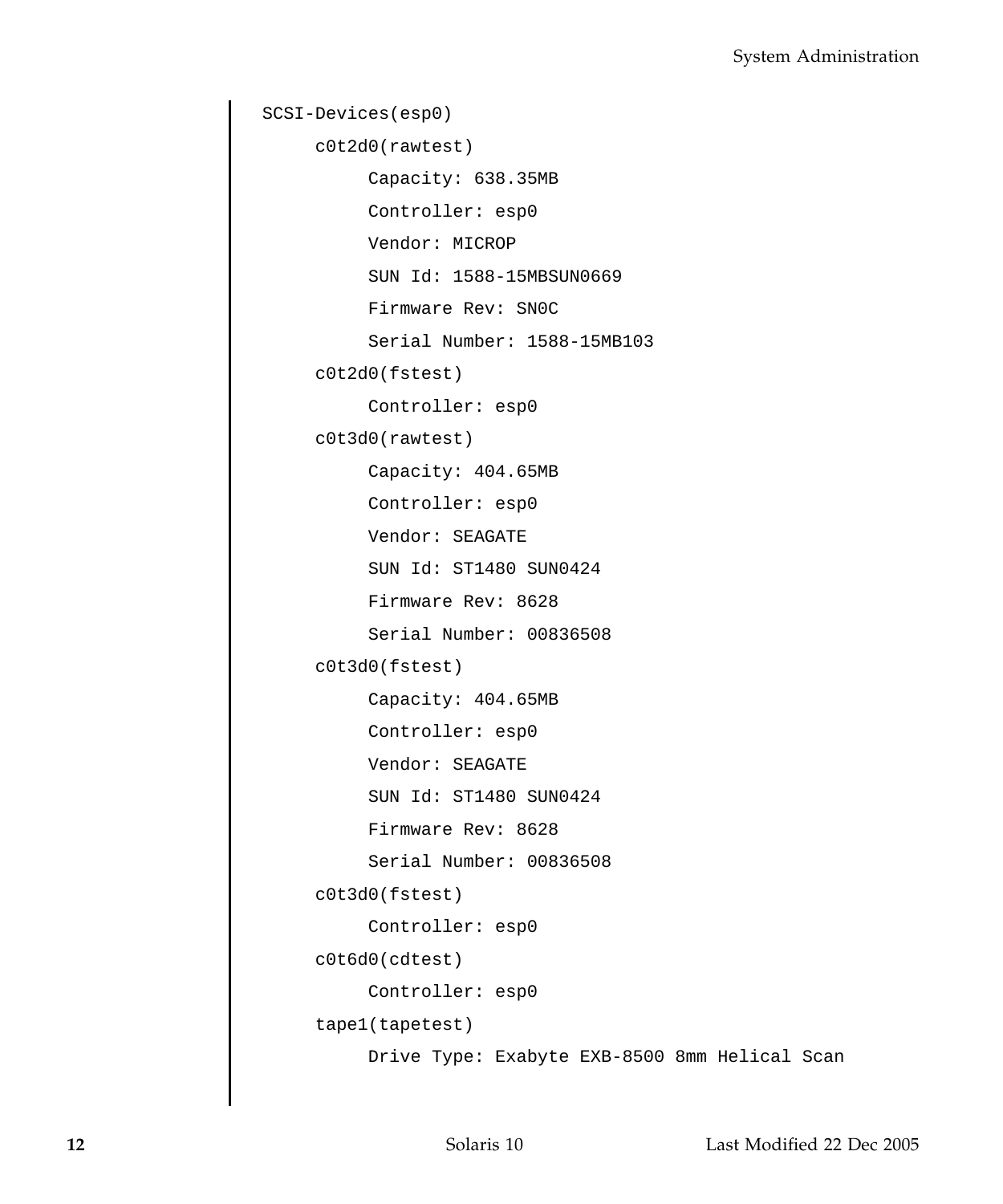```
NOTES The output of vtsprobe is highly dependent on the device being correctly
             configured into the system (so that a SunVTS probe for the device can be run
             successfully on it) and on the availability of a device-specific test probe.
             If the device is improperly configured or if there is no probing function associated
             with this device, vtsprobe cannot print any information associated with it.
SEE ALSO \vert sunvts(1M), vtsk(1M), vtsui(1M), vtsui.ol(1M), vtstty(1M)
              Network
                     isdn0(isdntest)
                           NT Port TE Port
                     le0(nettest)
                           Host_Name: ctech84
                           Host Address: 129.146.210.84
                           Host ID: 8001784b
                           Domain Name: scsict.Eng.Sun.COM
              Comm.Ports
                     zs0(sptest)
                           Port a -- zs0 /dev/term/a : /devices/ ... a
                           Port b -- zs1 /dev/term/b : /devices/ ... b
              Graphics
                     cgthree0(fbtest)
              OtherDevices
                     bpp0(bpptest)
                           Logical name: bpp0
                     sound0(audio)
                           Audio Device Type: AMD79C30
                     sound1(audio)
                           Audio Device Type: DBRI Speakerbox
                     spd0(spdtest)
                           Logical name: spd0
```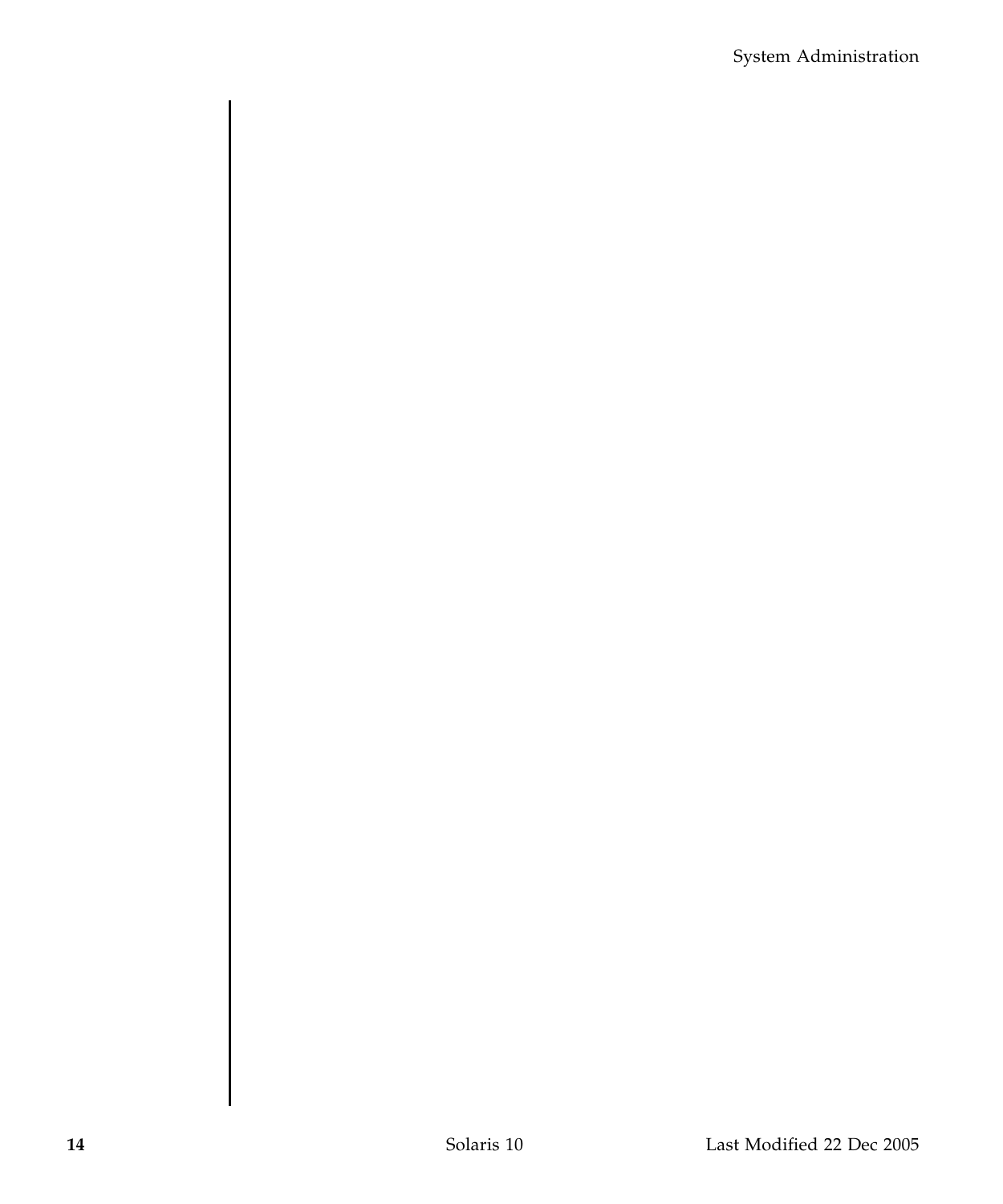| <b>NAME</b>        | vtstty - TTY interface for SunVTS                                                                                                                                                                                                                                                                                                                                                                                                                                  |                                                                                                                                                                                                                     |  |
|--------------------|--------------------------------------------------------------------------------------------------------------------------------------------------------------------------------------------------------------------------------------------------------------------------------------------------------------------------------------------------------------------------------------------------------------------------------------------------------------------|---------------------------------------------------------------------------------------------------------------------------------------------------------------------------------------------------------------------|--|
| <b>SYNOPSIS</b>    | vtstty $[qv]$ -h <i>hostname</i> ]                                                                                                                                                                                                                                                                                                                                                                                                                                 |                                                                                                                                                                                                                     |  |
| <b>DESCRIPTION</b> | vtstty is the default interface for SunVTS in the absence of a windowing<br>environment. It can be used in a non-windowing environment such as a terminal<br>connected to the serial port of the system. However, its use is not restricted to this;<br>vtstty can also be used from shell window.                                                                                                                                                                 |                                                                                                                                                                                                                     |  |
| <b>OPTIONS</b>     | vtstty supports the following options.                                                                                                                                                                                                                                                                                                                                                                                                                             |                                                                                                                                                                                                                     |  |
|                    | -q                                                                                                                                                                                                                                                                                                                                                                                                                                                                 | The "auto-quit" option automatically quits when the conditions for<br>SunVTS to quit are met.                                                                                                                       |  |
|                    | $-\mathbf{v}$                                                                                                                                                                                                                                                                                                                                                                                                                                                      | Prints the vtstty version. The interface is not started when you<br>include this option.                                                                                                                            |  |
|                    | -h hostname                                                                                                                                                                                                                                                                                                                                                                                                                                                        | Connects to the SunVTS kernel running on the host identified by<br>hostname.                                                                                                                                        |  |
| <b>USAGE</b>       | The vtstty screen consists of four panels: main control, status, test groups, and<br>console. The panels are used to display choices that the user can select to perform<br>some function and/or to display information. A panel is said to be "in focus" or in<br>a "selected" state when it is surrounded by asterisks and the current item is<br>highlighted. In order to choose from the items in a panel, the focus should be<br>shifted to that panel first. |                                                                                                                                                                                                                     |  |
|                    | panel:                                                                                                                                                                                                                                                                                                                                                                                                                                                             | The following are the different types of selection items that can be present in a                                                                                                                                   |  |
|                    | Text string                                                                                                                                                                                                                                                                                                                                                                                                                                                        | Describes a choice that, when selected, either pops up<br>another panel or performs a function. For example, "stop"<br>will stop the SunVTS testing.                                                                |  |
|                    | Data entry field                                                                                                                                                                                                                                                                                                                                                                                                                                                   | To enter or edit numeric or textual data.                                                                                                                                                                           |  |
|                    | Checkbox                                                                                                                                                                                                                                                                                                                                                                                                                                                           | Represented as "[]". Checkboxes are associated with items<br>and indicate whether the associated item is selected or not. A<br>checkbox can be in one of the following two states:<br>Deselected [] or Selected []. |  |
|                    | The key assignments given below describe the keys for shifting focus, making a<br>selection, and performing other functions:                                                                                                                                                                                                                                                                                                                                       |                                                                                                                                                                                                                     |  |
|                    | TAB or <ctrl>W</ctrl>                                                                                                                                                                                                                                                                                                                                                                                                                                              | Shift focus to another panel                                                                                                                                                                                        |  |
|                    | <b>RETURN</b>                                                                                                                                                                                                                                                                                                                                                                                                                                                      | Select current item                                                                                                                                                                                                 |  |
|                    | Spacebar                                                                                                                                                                                                                                                                                                                                                                                                                                                           | Toggle checkbox                                                                                                                                                                                                     |  |
|                    | Up arrow or<br><ctrl>U</ctrl>                                                                                                                                                                                                                                                                                                                                                                                                                                      | Move up one item                                                                                                                                                                                                    |  |
|                    |                                                                                                                                                                                                                                                                                                                                                                                                                                                                    |                                                                                                                                                                                                                     |  |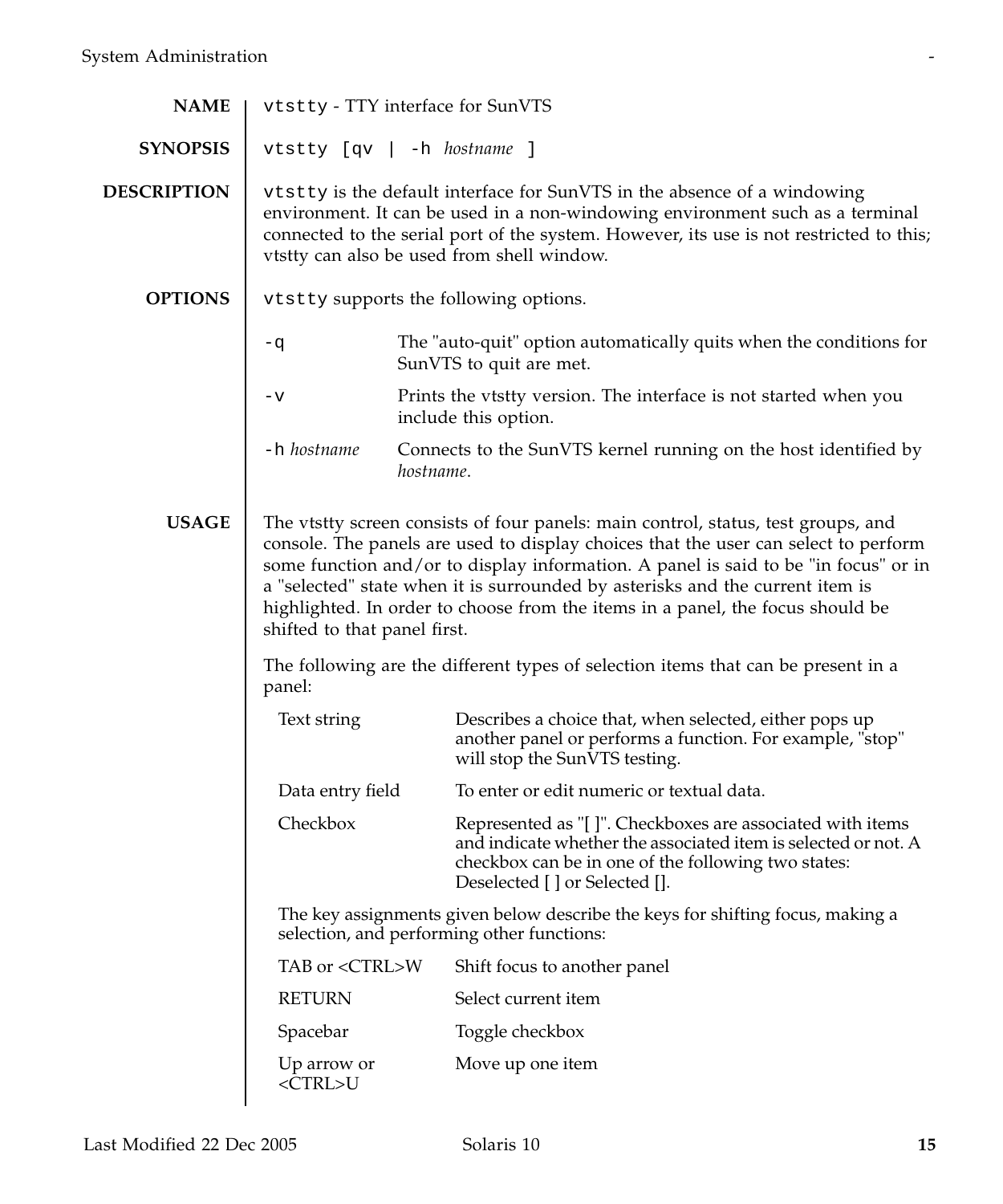|                 | Down arrow or<br><ctrl>N</ctrl>  | Move down one item                                                                 |
|-----------------|----------------------------------|------------------------------------------------------------------------------------|
|                 | Left arrow or<br>$<$ CTRL>P      | Move left one item                                                                 |
|                 | Right arrow or<br><ctrl>R</ctrl> | Move right one item                                                                |
|                 | Backspace                        | Delete text in a data entry field                                                  |
|                 | ESC                              | Dismiss a pop-up                                                                   |
|                 | $<$ CTRL>F                       | Scroll forward in a scrollable panel                                               |
|                 | $<$ CTRL>B                       | Scroll backward in a scrollable panel                                              |
|                 | $<$ CTRL>X                       | Quitvtstty but leave the SunVTS kernel running                                     |
|                 | $<$ CTRL>L                       | Refresh the vtstty screen                                                          |
| <b>NOTES</b>    |                                  | 1. To run vtstty from a telnet session, carry out the following steps:             |
|                 |                                  | a. Before telnet-ing, determine the values for "rows and "columns". (See stty(1)). |
|                 |                                  | b. Set term to the appropriate type after telnet-ing(for example, set term=vt100   |
|                 |                                  | c. Set the values of columns and rows to the value noted above. (See stty $(1)$ ). |
|                 | terminal type is set correctly.  | 2. Before running vtstty ensure that the environment variable describing the       |
| <b>SEE ALSO</b> |                                  | $sunvts(1M)$ , $vtsk(1M)$ , $vtsui(1M)$ , $vtsui.ol(1M)$ , $vtsprobe(1M)$          |
|                 |                                  |                                                                                    |
|                 |                                  |                                                                                    |
|                 |                                  |                                                                                    |
|                 |                                  |                                                                                    |
|                 |                                  |                                                                                    |
|                 |                                  |                                                                                    |
|                 |                                  |                                                                                    |
|                 |                                  |                                                                                    |
|                 |                                  |                                                                                    |
|                 |                                  |                                                                                    |